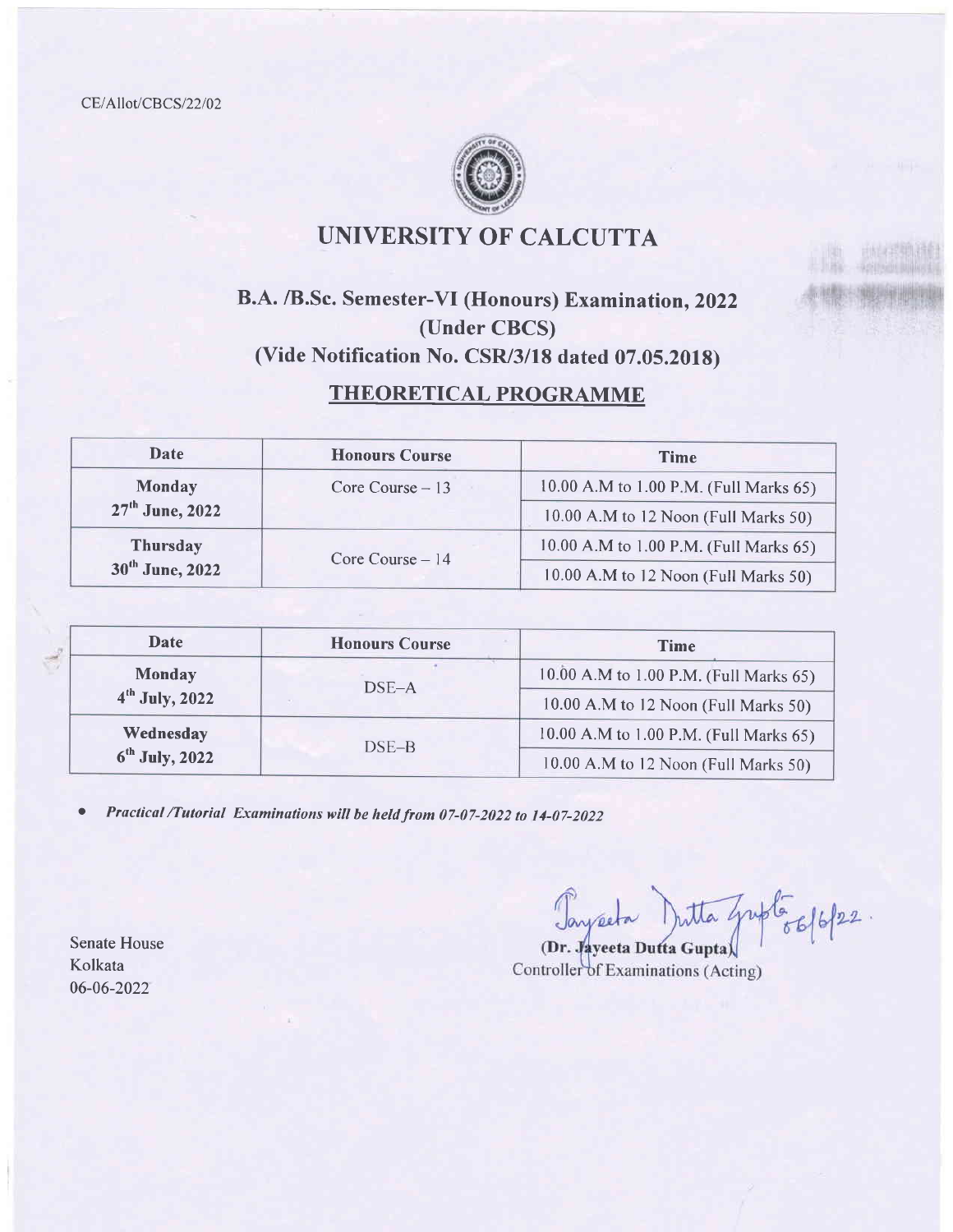

#### UNIVERSITY OF CALCUTTA

### B.A./B.Sc. Semester-Vl (General) Examination, 2022 (Under CBCS) (Vide Notification No. CSR/3/18 dated 07.05.2018)

#### THEORETICAL PROGRAMME

| Date                                | <b>Subject</b>                                                      | Time                    |
|-------------------------------------|---------------------------------------------------------------------|-------------------------|
| <b>Thursday</b><br>$7th$ July, 2022 | LCC-2(2) MIL/Alt. English (only for<br>the B.A. General Candidates) | 10.00 A.M. to 1.00 P.M. |
| Friday<br>$8th$ July, 2022          | <b>SEC-B</b>                                                        | 10.00 A.M. to 1.00 P.M. |

#### DSE - 1B, 2B, 3B

|      |            | 10.00 A.M. to 1.00 P.M. (Full Marks 65)  |
|------|------------|------------------------------------------|
|      | $1st$ Half | 10.00 A.M. to 12.00 Noon (Full Marks 50) |
| Time |            | 2.00 P.M. to 5.00 P.M. (Full Marks 65)   |
|      | $2nd$ Half | 2.00 P.M. to 4.00 P.M. (Full Marks 50)   |

| Date                                                                        | Subject $(1st Half)$                                                                                                                                              | Subject $(2^{nd}$ Half)                                                                                                           |
|-----------------------------------------------------------------------------|-------------------------------------------------------------------------------------------------------------------------------------------------------------------|-----------------------------------------------------------------------------------------------------------------------------------|
| <b>Saturday</b><br>$9th$ July, 2022                                         | Physics, Zoology, Home Science<br>Extension Education, Social Science, Film<br>Studies, Physical Education, Human<br>Rights, Russian, Women Studies,<br>Education | Human Development, Ancient Indian and<br>World History, Islamic History & Culture,<br>Mathematics, Environmental Science, History |
| <b>Monday</b><br>11 <sup>th</sup> July, 2022                                | Chemistry, Sociology, Defense Studies,<br>Music, Household Art, Pali, Arabic,<br>Persian, Sanskrit, Biochemistry                                                  | Botany, Economics, Food & Nutrition                                                                                               |
| Tuesday<br>Geology, Political Science, Electronics<br>$12^{th}$ July, 2022  |                                                                                                                                                                   | Geography, Molecular Biology, Psychology,<br>Philosophy, Microbiology, Journalism &<br><b>Mass Communication</b>                  |
| Wednesday<br>Statistics, Physiology, English<br>13 <sup>th</sup> July, 2022 | Anthropology, Computer Science, Bengali,<br>Hindi, Urdu, French, Linguistics                                                                                      |                                                                                                                                   |

o Pructicul /Tutorial Examinations will be held from 14-07-2022 to 20-07-2022

Jayreta Jutta Griple 122

(Dr. Jayceta Dutta Gupta) Controller of Examinations (Acting)

Senate House Kolkata 06-06-2022